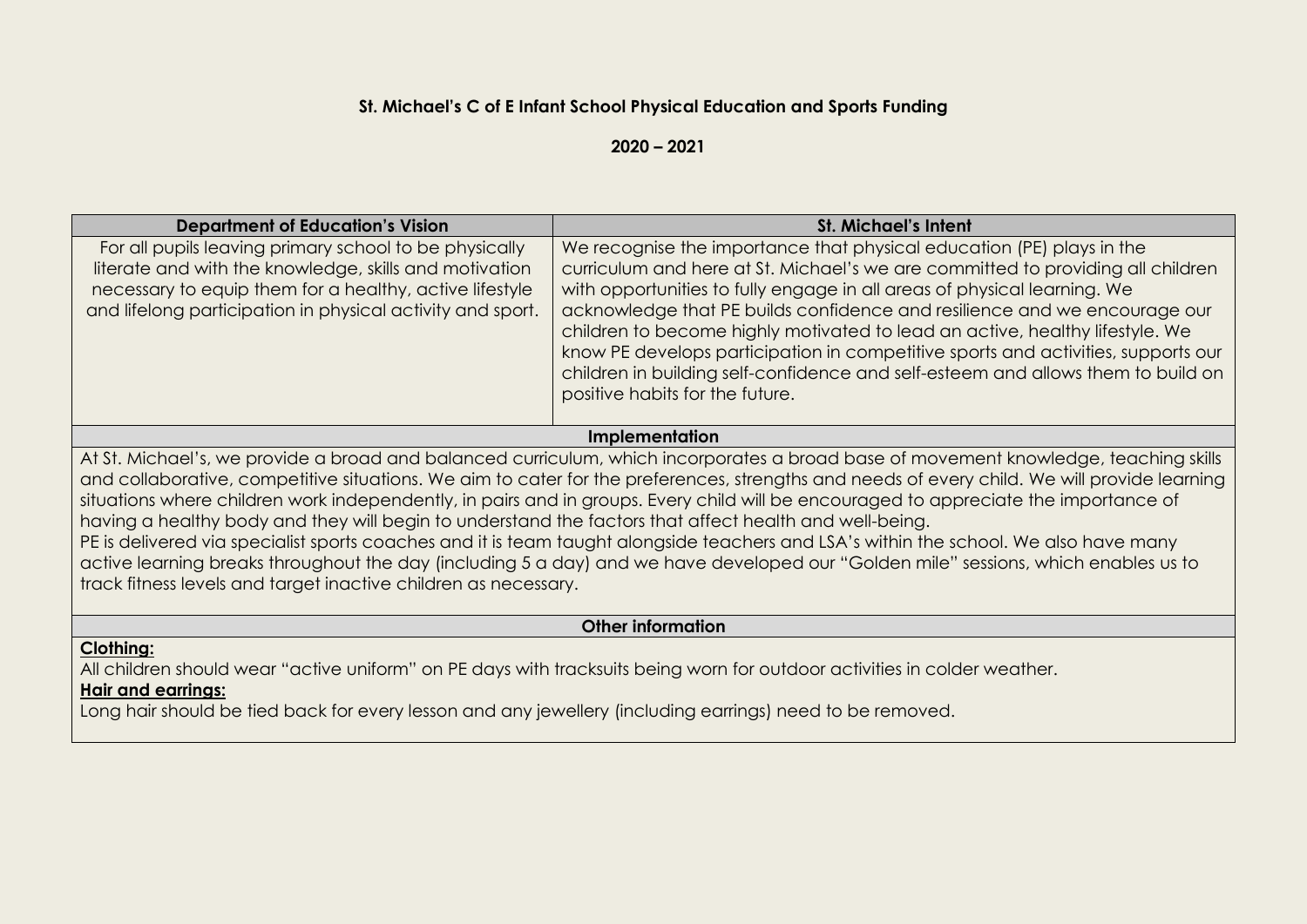## **5 Key Indicators for funding – laid out by the DfE**

- **1.** The engagement of all pupils in regular physical activity kick-starting healthy active lifestyles
- **2**. The profile of PE and sport being raised across the school as a tool for whole school improvement
- **3.** Increased confidence, knowledge and skills of all staff in teaching PE and sport
- **4.** Broader experience of a range of sports and activities offered to all pupils
- **5.** Increased participation in competitive sport

# St. Michael's C of E Infant School P.E Pledge

# We offer a **P**hysical **L**earning **EDGE**

| <b>ACTIVE BREAKS</b>                            | <b>OUTDOOR LEARNING</b>                 | <b>MINDFULNESS</b>                                               | <b>WAKE AND SHAKE</b>             |  |
|-------------------------------------------------|-----------------------------------------|------------------------------------------------------------------|-----------------------------------|--|
| <b>RANGE OF SPORTS IN</b><br><b>P.E LESSONS</b> | <b>COMPETITIVE SPORTS</b><br><b>DAY</b> | <b>SPORTS EVENTS</b><br><b>ACROSS LOCALITY</b><br><b>SCHOOLS</b> | <b>PLAYGROUND</b><br><b>GAMES</b> |  |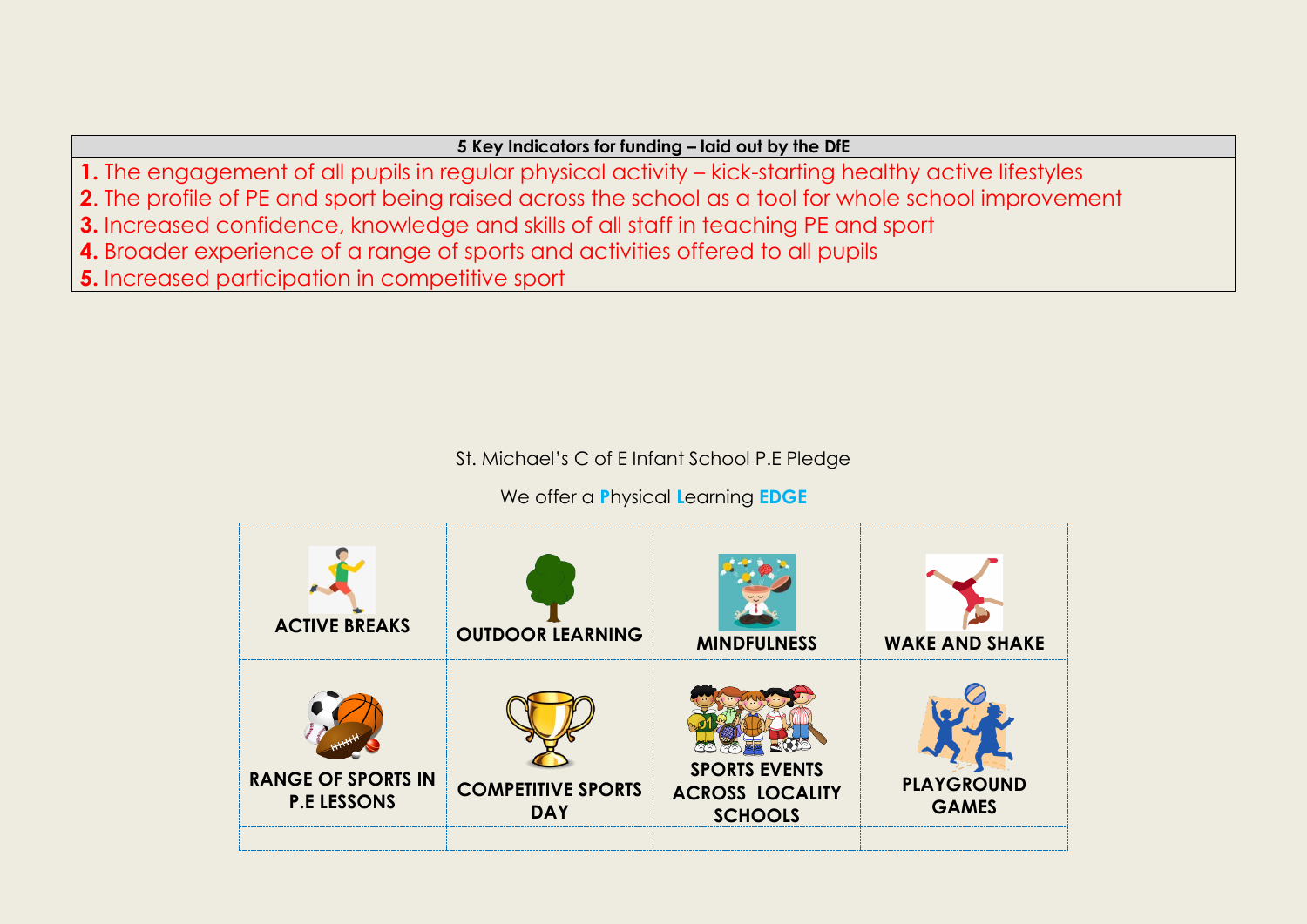

**St. Michael's C of E Infant School Physical Education and Sports Funding** 

**2020 - 2021**

|                                        | St. Michael's Primary Physical Education and Sports Premium Funding<br>$2020 - 21$ |                                       |                                 |                                               |                               |  |  |  |
|----------------------------------------|------------------------------------------------------------------------------------|---------------------------------------|---------------------------------|-----------------------------------------------|-------------------------------|--|--|--|
| Total number of<br>pupils on role      | <b>Total for</b><br>2020 - 2021                                                    | <b>Carried forward</b><br>2019 - 2020 | <b>Total for</b><br>$2020 - 21$ | <b>Total estimated spend for</b><br>2020 - 21 | <b>Total left after spend</b> |  |  |  |
| 43 (not<br><b>including</b><br>Year R) | £16,430<br>£16370                                                                  | £5,609                                | £22,039<br>£21979               | £20,704<br>£18069                             | £1,335<br>£3910               |  |  |  |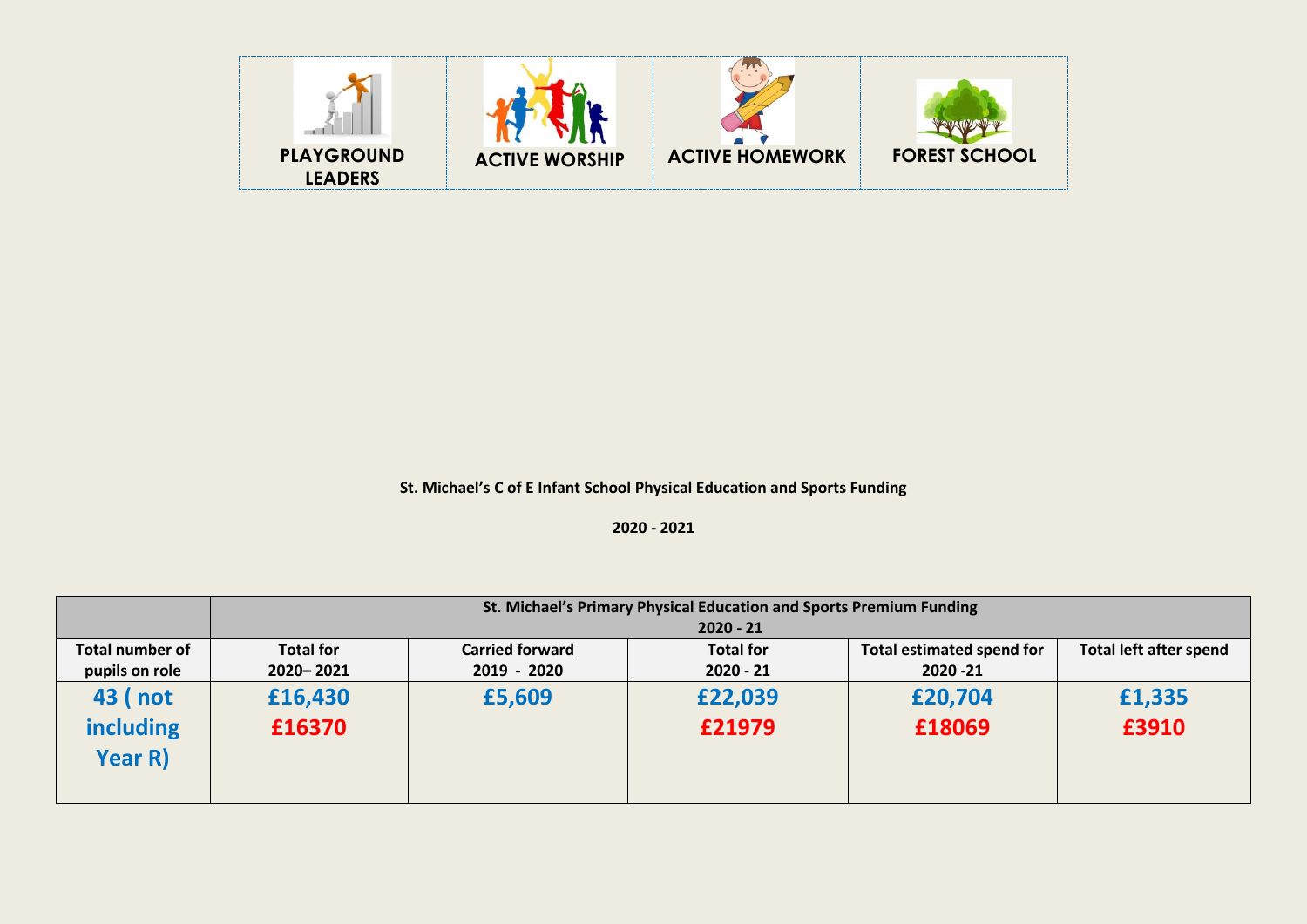#### **Key achievements to date**

- Children now participate in regular, physical rest breaks and an impact can be seen in the classroom learning environment.
- Curriculum equipment has been replenished, enabling all children to participate fully in a range of sports and activities and at a level of challenge appropriate to them.
- Children are regularly engaged in 'outside learning' as part of the curriculum and are involved in active playtimes and lunchtimes.
- Children are exposed to a broader range of sports through our immersion opportunities.
- Enrichment learning has been introduced to focus upon the less active children.
- "Golden mile" has been introduced (weekly) to develop pupil participation and increase physical activity.

| Key Indicator $1$ – Engagement of pupils in regular physical activity                   |                                                                                                                                                       |                                                                                                                                                           |                                                                       |                               |                             |                                                           |
|-----------------------------------------------------------------------------------------|-------------------------------------------------------------------------------------------------------------------------------------------------------|-----------------------------------------------------------------------------------------------------------------------------------------------------------|-----------------------------------------------------------------------|-------------------------------|-----------------------------|-----------------------------------------------------------|
| <b>School focus</b>                                                                     | <b>Evidence of need</b>                                                                                                                               | <b>Action plan</b>                                                                                                                                        | <b>Who</b>                                                            | <b>Time</b><br>scale          | <b>Funding</b><br>breakdown | <b>Impact/Evidence/Sustainability record</b>              |
| To increase activity<br>at play and lunch<br>time for all children<br>(cross link to 3) | Observation at lunch<br>time and play times<br>show children are<br>not all active. Impact<br>of loss of regular<br>physical activity due<br>to Covid | <b>Employ Premier Sports</b><br>$\bullet$<br>to model good practice<br>LSA's to work alongside<br>$\bullet$<br>Premier Sports to<br>develop good practice | <b>JS</b><br><b>TG</b><br><b>GH</b><br>JW<br>Premier<br><b>Sports</b> | September<br>$2020 -$<br>2021 | £6,620<br>£5016             | <b>Impact</b><br><b>Evidence</b><br><b>Sustainability</b> |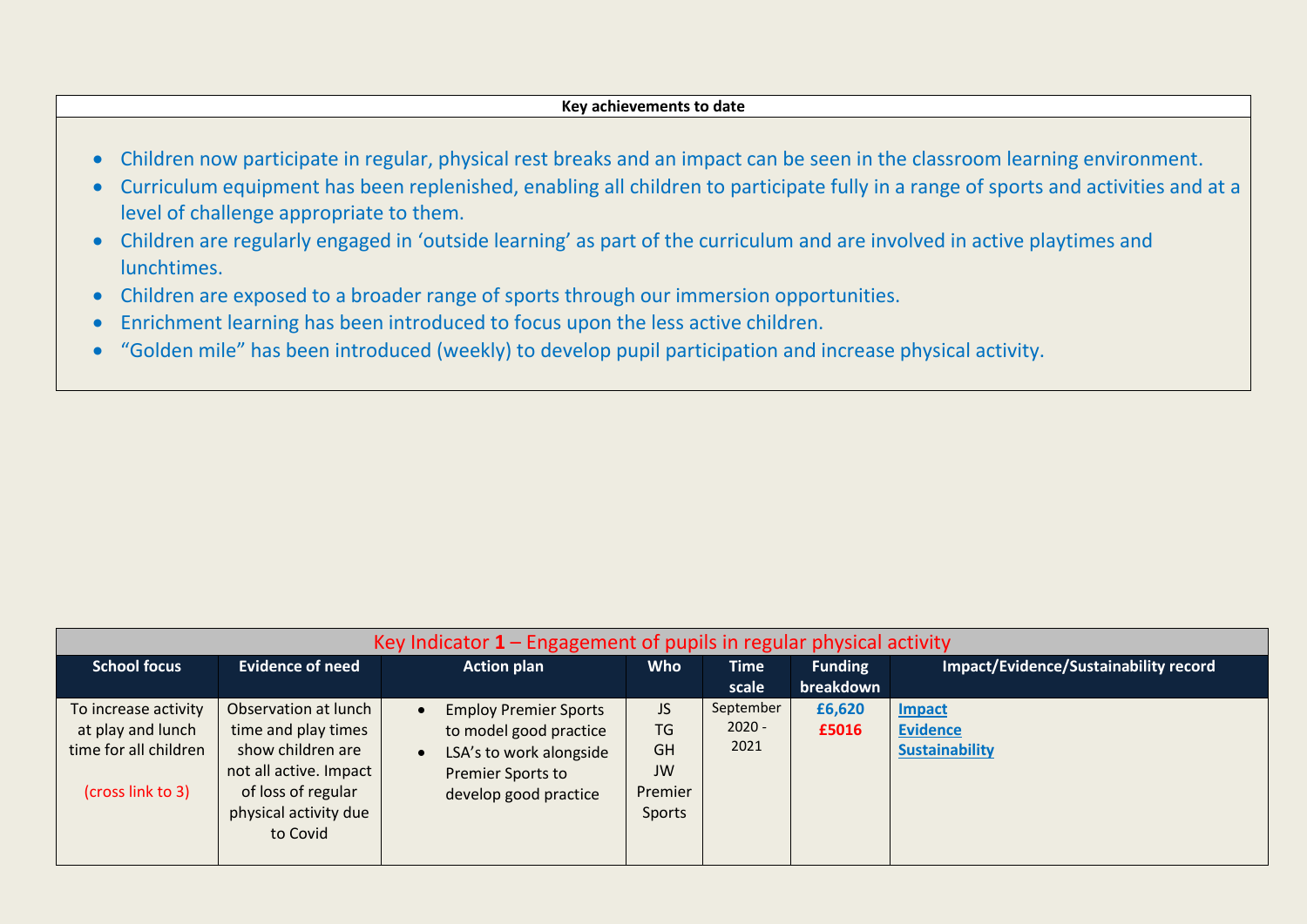|                                     |                                           | LSA's to use ideas form<br>$\bullet$<br>lessons in lunch and<br>break time play |                        |                     | £1300          |                                                                                                                       |
|-------------------------------------|-------------------------------------------|---------------------------------------------------------------------------------|------------------------|---------------------|----------------|-----------------------------------------------------------------------------------------------------------------------|
| To increase physical                | Golden mile results.                      | <b>Premier Sports sessions</b><br>$\bullet$                                     | <b>DK</b>              | Ongoing             | See above      | <b>Impact</b>                                                                                                         |
| activity and promote                | Impact of loss of                         | (curriculum time)                                                               | <b>JM</b>              |                     |                | <b>Evidence</b>                                                                                                       |
| active lifestyle and<br>well-being  | regular physical<br>activity due to Covid | <b>Golden Mile</b><br>$\bullet$                                                 | <b>BC</b><br><b>RH</b> |                     |                | <b>Sustainability</b>                                                                                                 |
| There is a need for                 | Children continue to                      | JM/JS to research ideas<br>$\bullet$                                            | <b>JM</b>              | September           | £2000          | <b>Impact</b>                                                                                                         |
| extra equipment for                 | develop core skills                       | and equipment                                                                   | All staff              | $2020 - 21$         | £1464.05       | <b>Evidence</b>                                                                                                       |
| the playground and                  | during play times                         | Feedback to staff<br>$\bullet$                                                  | School                 |                     |                | <b>Sustainability</b>                                                                                                 |
| outdoor learning                    | and lunch times                           | School council to choose                                                        | council                |                     |                |                                                                                                                       |
| areas to develop<br>balance and co- |                                           | Purchase equipment<br>$\bullet$                                                 |                        |                     |                |                                                                                                                       |
| ordination and                      |                                           |                                                                                 |                        |                     |                |                                                                                                                       |
| increased physical                  |                                           |                                                                                 |                        |                     |                |                                                                                                                       |
| activity                            |                                           |                                                                                 |                        |                     |                |                                                                                                                       |
|                                     |                                           |                                                                                 |                        |                     |                |                                                                                                                       |
| (cross link to 4)                   |                                           |                                                                                 |                        |                     |                |                                                                                                                       |
| Regular physical rest               | To ensure all                             | Renew our '5 a day'                                                             | All                    | Ongoing             | £181           | <b>Impact</b>                                                                                                         |
| breaks                              | children remain                           | subscription                                                                    |                        |                     | £187.60        | <b>Evidence</b>                                                                                                       |
|                                     | physically active in                      |                                                                                 |                        |                     | £650           | <b>Sustainability</b>                                                                                                 |
| (Key indicator 2)                   | the school day                            | Education City - songs and<br>dances to curriculum                              |                        |                     | £650           |                                                                                                                       |
|                                     |                                           |                                                                                 |                        |                     |                | Key Indicator $2$ – The profile of PE and sport being raised across the school as a tool for whole school improvement |
| <b>School focus</b>                 | <b>Evidence of need</b>                   | <b>Action plan</b>                                                              | Who                    | <b>Time</b>         | <b>Funding</b> | Impact/Evidence/Sustainability record                                                                                 |
|                                     |                                           |                                                                                 |                        | scale               | breakdown      |                                                                                                                       |
| To continue to                      | The need for all                          | http://www.dorking-                                                             | <b>CS</b>              | September           | £2160          | <b>Impact</b>                                                                                                         |
| belong to the DSSP                  | Dorking Schools to                        | schools.net/leisure.html                                                        | <b>JM</b>              | 2020 - July<br>2021 | £2000          | <b>Evidence</b>                                                                                                       |
| <b>Dorking Schools</b>              | work together as a                        |                                                                                 |                        |                     |                | <b>Sustainability</b>                                                                                                 |
| Sports Partnership                  | cluster and develop                       | School leader completed DSSP                                                    |                        |                     |                |                                                                                                                       |
| To continue to                      | outstanding P.E<br>provision              | audit for school to form the                                                    |                        |                     |                |                                                                                                                       |
| employ SSCO for the                 |                                           | basis of DSSP action plan                                                       |                        |                     |                |                                                                                                                       |
| <b>DSSP</b>                         |                                           | Attendance of festivals for Year                                                |                        |                     |                |                                                                                                                       |
|                                     |                                           | $1$ and $2$                                                                     |                        |                     |                |                                                                                                                       |
| (cross linked to 3)                 |                                           |                                                                                 |                        |                     |                |                                                                                                                       |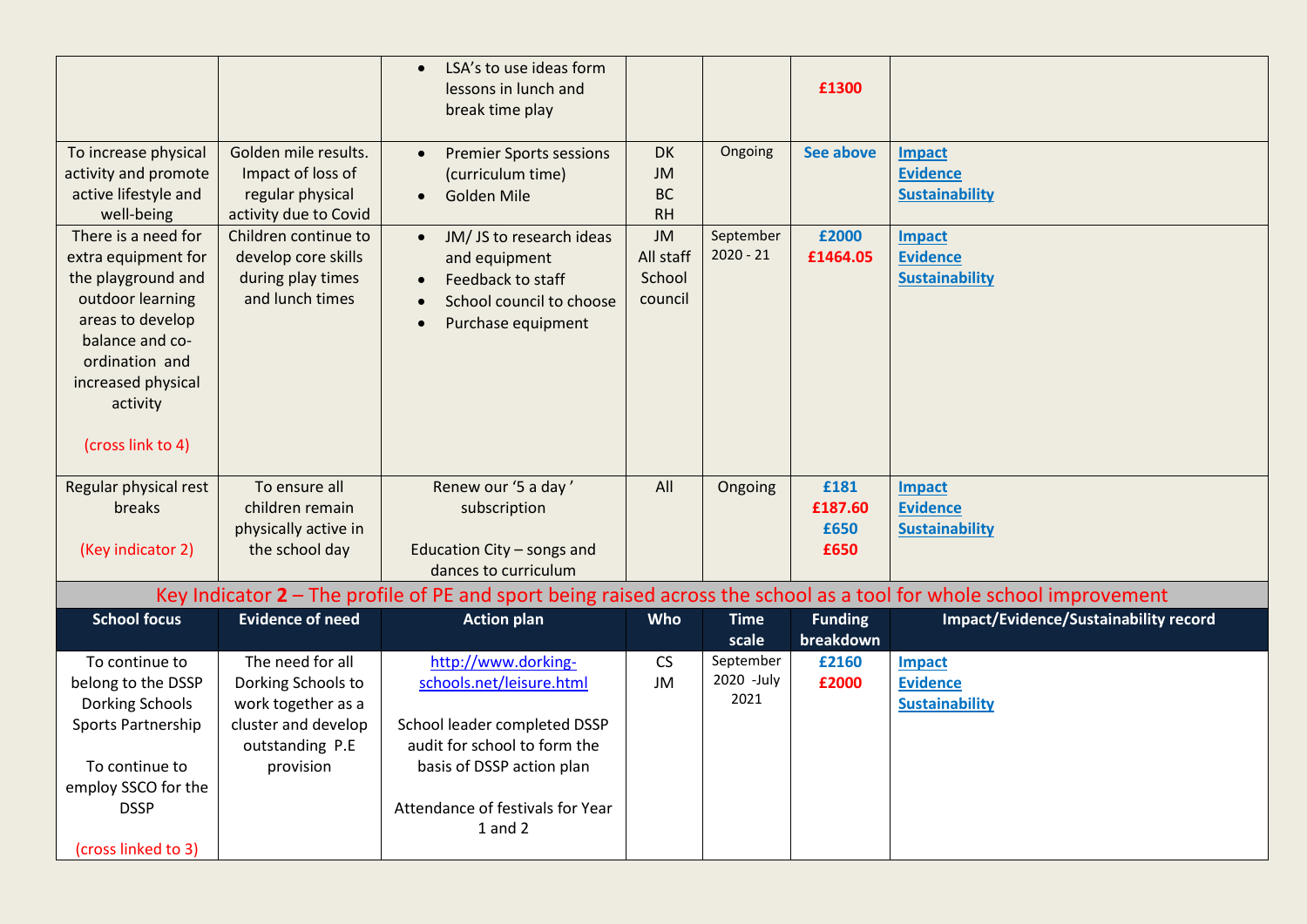| Discussions re new initiatives,                                                                                        |                                              |
|------------------------------------------------------------------------------------------------------------------------|----------------------------------------------|
| sports premium funding, latest                                                                                         |                                              |
| statistics and studies at clusters                                                                                     |                                              |
| meeting                                                                                                                |                                              |
| To enable children<br>Buy 2 new ipads (and cases)<br>JM<br><b>ASAP</b><br>£550<br>IPads for recording<br><b>Impact</b> |                                              |
| <b>Evidence</b><br>to reflect on their<br>£572<br>P.E sessions                                                         |                                              |
| <b>Sustainability</b><br>learning and                                                                                  |                                              |
| improve their skills                                                                                                   |                                              |
| <b>ASAP</b><br>Tuff trays to develop<br>Buy 2 new tuff trays<br><b>JM</b><br>£299.79<br>To promote the<br>Impact       |                                              |
| outside learning<br>Physical<br>£370<br><b>Evidence</b>                                                                |                                              |
| (fine motor skills)<br>Development needs<br><b>Sustainability</b>                                                      |                                              |
| of all children across                                                                                                 |                                              |
| the school.                                                                                                            |                                              |
|                                                                                                                        |                                              |
| <b>Staff need</b><br>Purchase staff fleeces with<br>Suitable outdoor<br>JM<br><b>ASAP</b><br>£664.80<br><b>Impact</b>  |                                              |
| emblem and hoodies with<br><b>Evidence</b><br>clothing for adults<br>appropriate clothing<br>£554                      |                                              |
| to go out in all<br>emblem<br><b>Sustainability</b>                                                                    |                                              |
| weather conditions.                                                                                                    |                                              |
| <b>Staff wearing St</b>                                                                                                |                                              |
| Michaels outdoor                                                                                                       |                                              |
| clothing promotes                                                                                                      |                                              |
| outdoor sport profile                                                                                                  |                                              |
| Key Indicator 3 - Increased confidence, knowledge and skills of all staff in teaching PE and sport                     |                                              |
| <b>School focus</b><br><b>Evidence of need</b><br><b>Action plan</b><br>Who<br><b>Funding</b><br><b>Time</b>           | <b>Impact/Evidence/Sustainability record</b> |
| breakdown<br>scale                                                                                                     |                                              |
| September<br>The need for<br>JS to implement learning into<br><b>JS</b><br>To continue to<br>£6,348<br><b>Impact</b>   |                                              |
| $2020 - July$<br>lessons and to feedback to all<br>£4862<br><b>Evidence</b><br>develop Forest<br>continued increase    |                                              |
| 2021<br><b>Based on JS</b><br>School<br><b>Sustainability</b><br>of knowledge to<br>staff                              |                                              |
| taking each<br>include up to date<br>class for 1                                                                       |                                              |
| training for learning<br>session                                                                                       |                                              |
| outdoors.<br>weekly-7                                                                                                  |                                              |
| hours                                                                                                                  |                                              |
| Time for P.E lead to<br>Increased<br>JM to be given time out of the<br><b>JM</b><br>£400<br>Ongoing<br><b>Impact</b>   |                                              |
| knowledge and<br>room to attend DSSP meetings<br>£400<br><b>Evidence</b><br>co-ordinate events                         |                                              |
| and to organise events, 3 star<br><b>Sustainability</b><br>and lead the subject<br>expertise.                          |                                              |
|                                                                                                                        |                                              |
| Organisation of P.E<br>mark evidence and to look at                                                                    |                                              |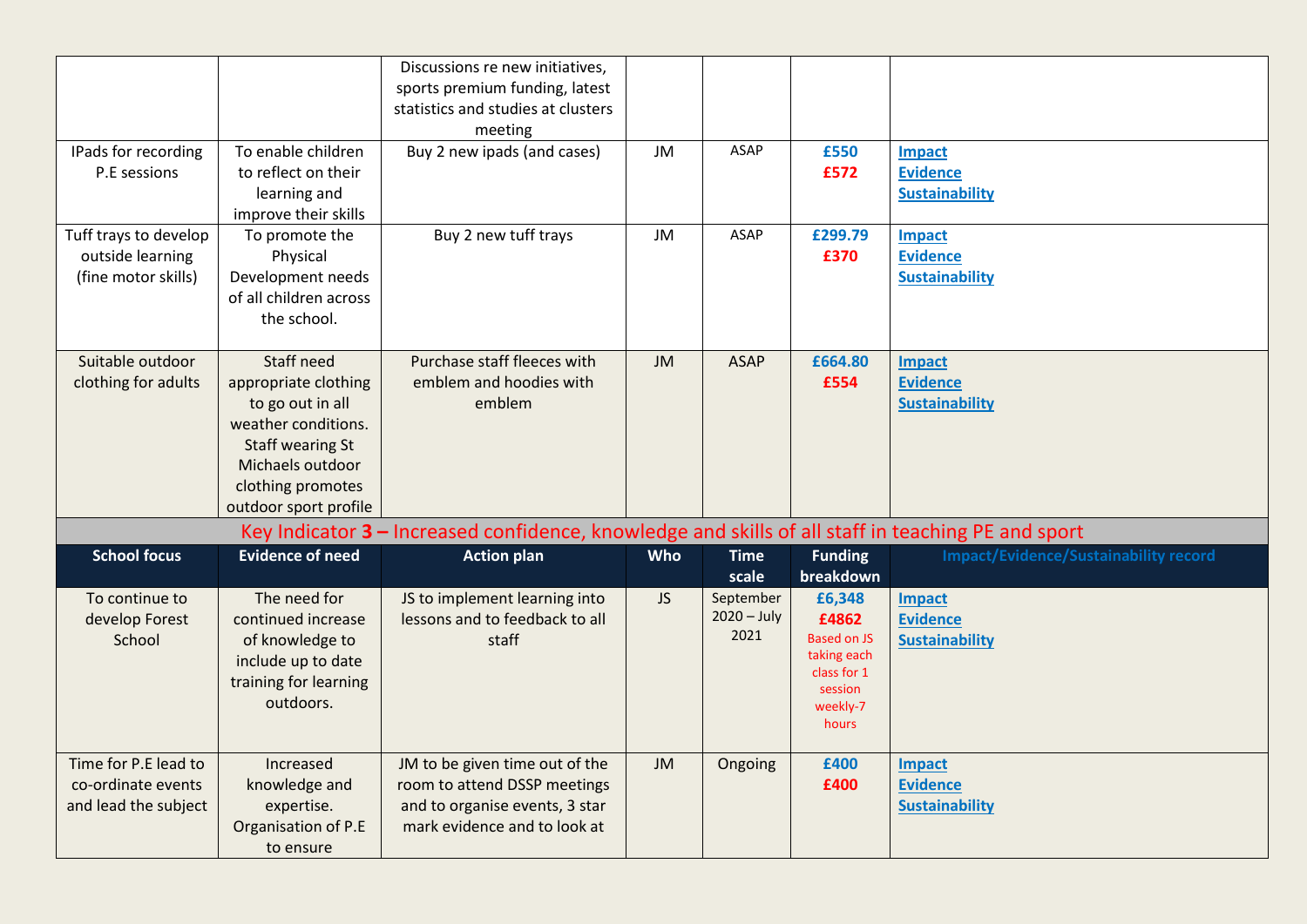|                                                                                                                                         | outstanding<br>provision is offered                                                                                   | whole school development for<br>P.E            |                  |                                    |                             |                                                    |  |
|-----------------------------------------------------------------------------------------------------------------------------------------|-----------------------------------------------------------------------------------------------------------------------|------------------------------------------------|------------------|------------------------------------|-----------------------------|----------------------------------------------------|--|
| Key Indicator $4$ – Broader experience of a range of sports and activities offered to all pupils                                        |                                                                                                                       |                                                |                  |                                    |                             |                                                    |  |
| <b>School focus</b>                                                                                                                     | <b>Evidence of need</b>                                                                                               | <b>Action plan</b>                             | <b>Who</b>       | <b>Time</b><br>scale               | <b>Funding</b><br>breakdown | <b>Impact/Evidence/Sustainability record</b>       |  |
| To develop a<br>creative curriculum<br>To provide teachers<br>with CPD, linking to<br>dance<br>(cross linked to 3)                      | The need to develop<br>teachers' expertise<br>in the teaching of<br>dance across the<br>school.<br>Covid restrictions | Dance workshop                                 | JM/ all<br>staff | September<br>$2020 - July$<br>2021 | £300<br>£99.45              | Impact<br><b>Evidence</b><br><b>Sustainability</b> |  |
| To purchase<br>equipment for<br>Forest School to<br>ensure all children<br>are active.                                                  | Not all children are<br>taking part and<br>active due to lack of<br>resources.                                        | JS to find resources and cost up<br>resources. | JS               | September<br>$2020 - July$<br>2021 | £1000<br>£543.03            | Impact<br><b>Evidence</b><br><b>Sustainability</b> |  |
| To purchase a copy<br>of "Safe practice in<br>Physical Education,<br>School Sport and<br>Physical Activity"<br>10 <sup>th</sup> edition | To ensure we stay<br>up to date with new<br>safety policies.                                                          | Resources bought and shared<br>with staff      | <b>JM</b>        | September<br>$2020 - July$<br>2021 | £44.99<br>£50.81            | Impact<br><b>Evidence</b><br><b>Sustainability</b> |  |

\*Key indicator 5 is also met via Sports Day and within P.E lessons delivered but does not have a specific cost attached to it.

| Key Indicator $5$ – Increased participation in competitive sport |                         |                            |            |               |                   |                                              |
|------------------------------------------------------------------|-------------------------|----------------------------|------------|---------------|-------------------|----------------------------------------------|
| <b>School focus</b>                                              | <b>Evidence of need</b> | <b>Action plan</b>         | <b>Who</b> | <b>Time</b>   | <b>Funding</b>    | <b>Impact/Evidence/Sustainability record</b> |
|                                                                  |                         |                            |            | scale         | breakdown         |                                              |
| To continue to offer                                             | Impact of loss of       | Run a Forest School after  | <b>JS</b>  | September     |                   | <b>Impact</b>                                |
| a wide range of                                                  | regular physical        | club                       | VL         | $2020 - July$ |                   | <b>Evidence</b>                              |
| clubs to ensure all                                              | activity due to Covid   | Run an After school sports |            | 2021          |                   | <b>Sustainability</b>                        |
| pupils are involved                                              |                         | club (after February half  | <b>DK</b>  |               |                   |                                              |
| in extra activities.                                             |                         | term)                      |            |               | <b>(Resources</b> |                                              |
| Focus on children                                                |                         |                            |            |               | bought            |                                              |
| who do not choose                                                |                         |                            |            |               | from              |                                              |
| to attend additional                                             |                         |                            |            |               | parental          |                                              |
| clubs and provide                                                |                         |                            |            |               | conts.)           |                                              |